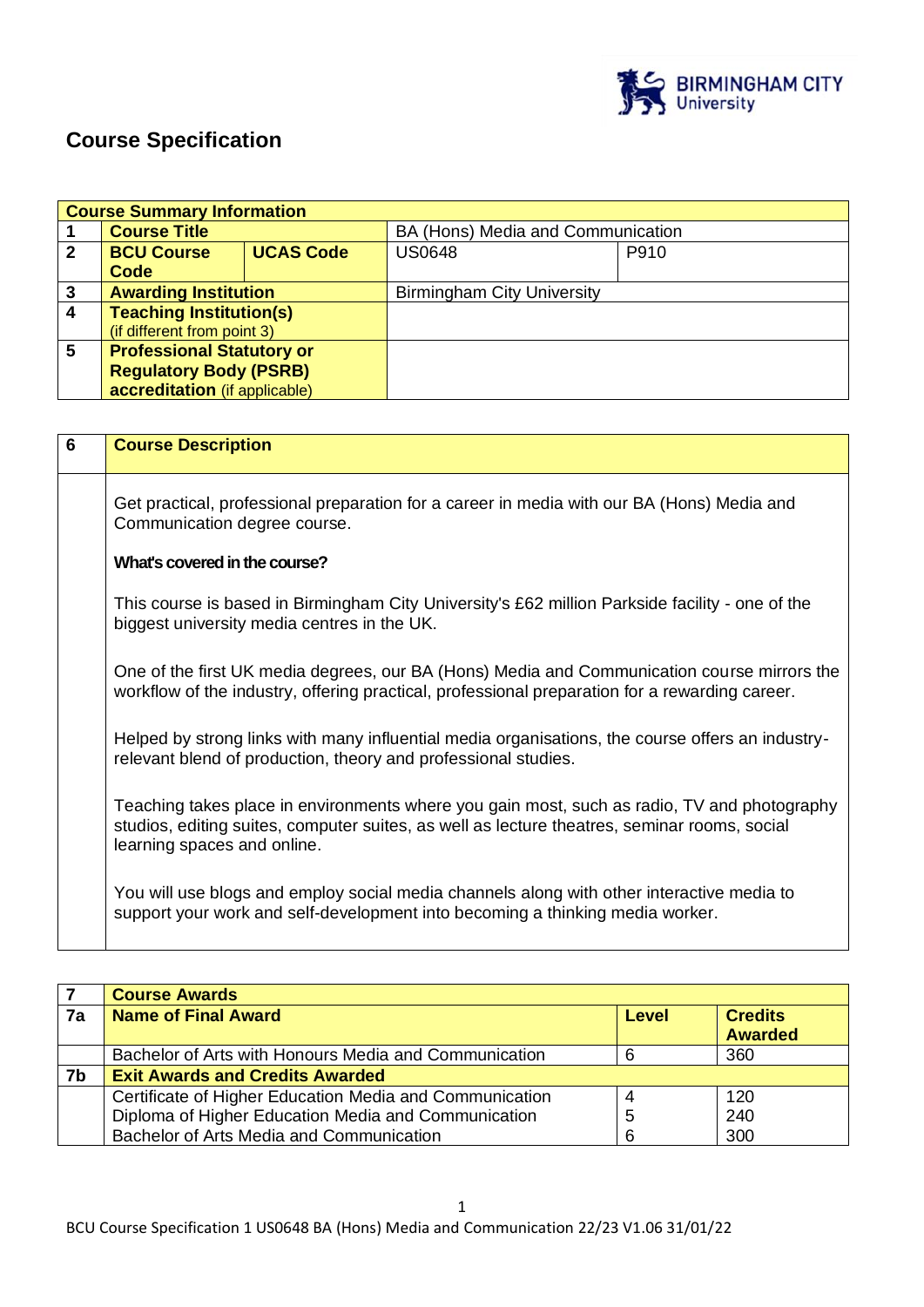

| Derogation from the University Regulations |
|--------------------------------------------|
| Not applicable                             |

|                         | <b>Delivery Patterns</b>    |                          |               |  |  |
|-------------------------|-----------------------------|--------------------------|---------------|--|--|
| <b>Mode(s) of Study</b> | <b>Location(s) of Study</b> | <b>Duration of Study</b> | Code(s)       |  |  |
| <b>Full Time</b>        | <b>City Centre</b>          | 3 vears                  | <b>US0648</b> |  |  |
| Professional Placement  | <b>City Centre</b>          | 4 years                  | <b>US1330</b> |  |  |
| Year                    |                             |                          |               |  |  |

| 10 | <b>Entry Requirements</b>                                                                                                                                                                                                  |
|----|----------------------------------------------------------------------------------------------------------------------------------------------------------------------------------------------------------------------------|
|    | The admission requirements for this course are stated on the course page of the BCU website at<br>https://www.bcu.ac.uk/, or may be found by searching for the course entry profile located on the<br><b>UCAS</b> website. |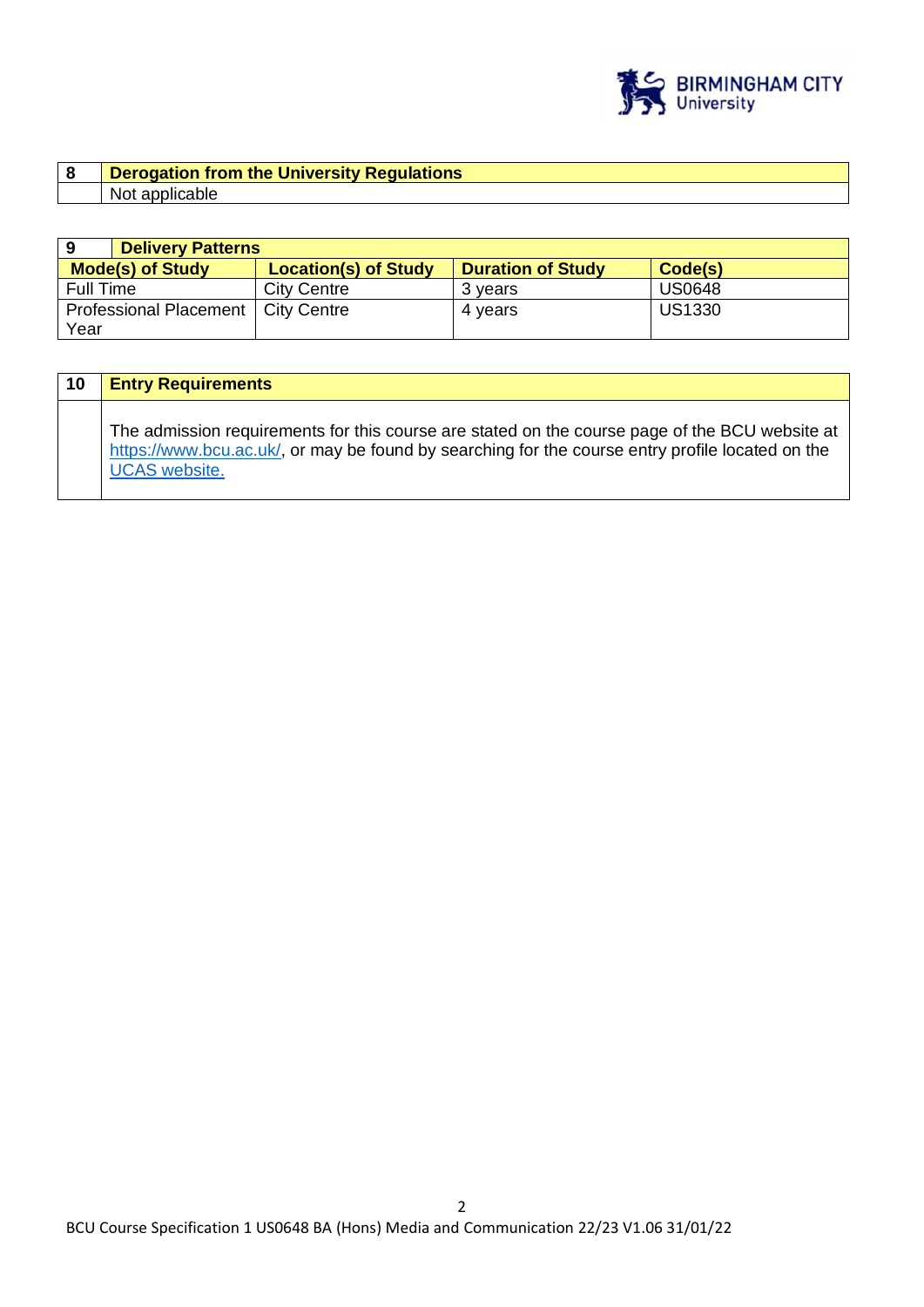

| $\overline{11}$                    | <b>Course Learning Outcomes</b>                                                                                                                          |
|------------------------------------|----------------------------------------------------------------------------------------------------------------------------------------------------------|
|                                    | Knowledge & Understanding                                                                                                                                |
|                                    |                                                                                                                                                          |
| $\mathbf{1}$                       | Describe media forms and genres, and the way in which they organise understandings,                                                                      |
|                                    | meanings and affects                                                                                                                                     |
| $\boldsymbol{2}$<br>$\overline{3}$ | Select research methods and apply them creatively                                                                                                        |
|                                    | Explain creative industries contexts showing an understanding of the cultural, economic, political<br>and regulatory contexts of the creative industries |
| $\overline{\mathbf{4}}$            | Demonstrate an understanding of your own creative processes and practice through                                                                         |
|                                    | engagement in more than one production practice                                                                                                          |
|                                    | <b>Cognitive &amp; Intellectual Skills</b>                                                                                                               |
|                                    |                                                                                                                                                          |
| $5\phantom{1}$                     | Utilise Independent Learning skills and become a self-motivated, and resourceful individual                                                              |
|                                    | capable of developing a personal programme of study                                                                                                      |
| 6                                  | Analyse texts and data in order to draw sensible insights                                                                                                |
| $\overline{7}$                     | Evaluate own work in a reflexive manner, with reference to academic and/or professional issues,                                                          |
|                                    | debates and conventions                                                                                                                                  |
| 8                                  | Employ appropriate methods and resources to explore research, drawing on a range of sources,                                                             |
|                                    | and frameworks                                                                                                                                           |
|                                    | <b>Practical &amp; Professional Skills</b>                                                                                                               |
| 9                                  | Develop competency with appropriate equipment, software or other resources                                                                               |
| $\overline{10}$                    | Operate within a professional context, as a thinking creative worker, aware of the commissioning                                                         |
|                                    | and funding structures and of how to operate within in a cultural industries workplace                                                                   |
| 11                                 | Develop as a creative thinker and practitioner, capable of experimenting and taking risks, and                                                           |
|                                    | shaping concepts based on secure research strategies                                                                                                     |
| 12                                 | Produce work which demonstrates an understanding of media forms, structures, audiences and                                                               |
|                                    | specific communication registers                                                                                                                         |
|                                    | <b>Key Transferable Skills</b>                                                                                                                           |
| 13                                 | Perform productively and creatively in a group or team, as well as individually, showing abilities                                                       |
|                                    | at different times to listen, contribute and lead, as well as act effectively by oneself                                                                 |
| 14                                 | Deliver work to a given length, format, brief and deadline, properly referencing sources and                                                             |
|                                    | ideas and making use, as appropriate of a problem-solving, and entrepreneurial approach                                                                  |
| 15                                 | Communicate effectively in interpersonal settings, in writing and in a variety of media                                                                  |
| 16                                 | Specify ideas and information in order to formulate arguments cogently, and express them                                                                 |
|                                    | effectively                                                                                                                                              |

3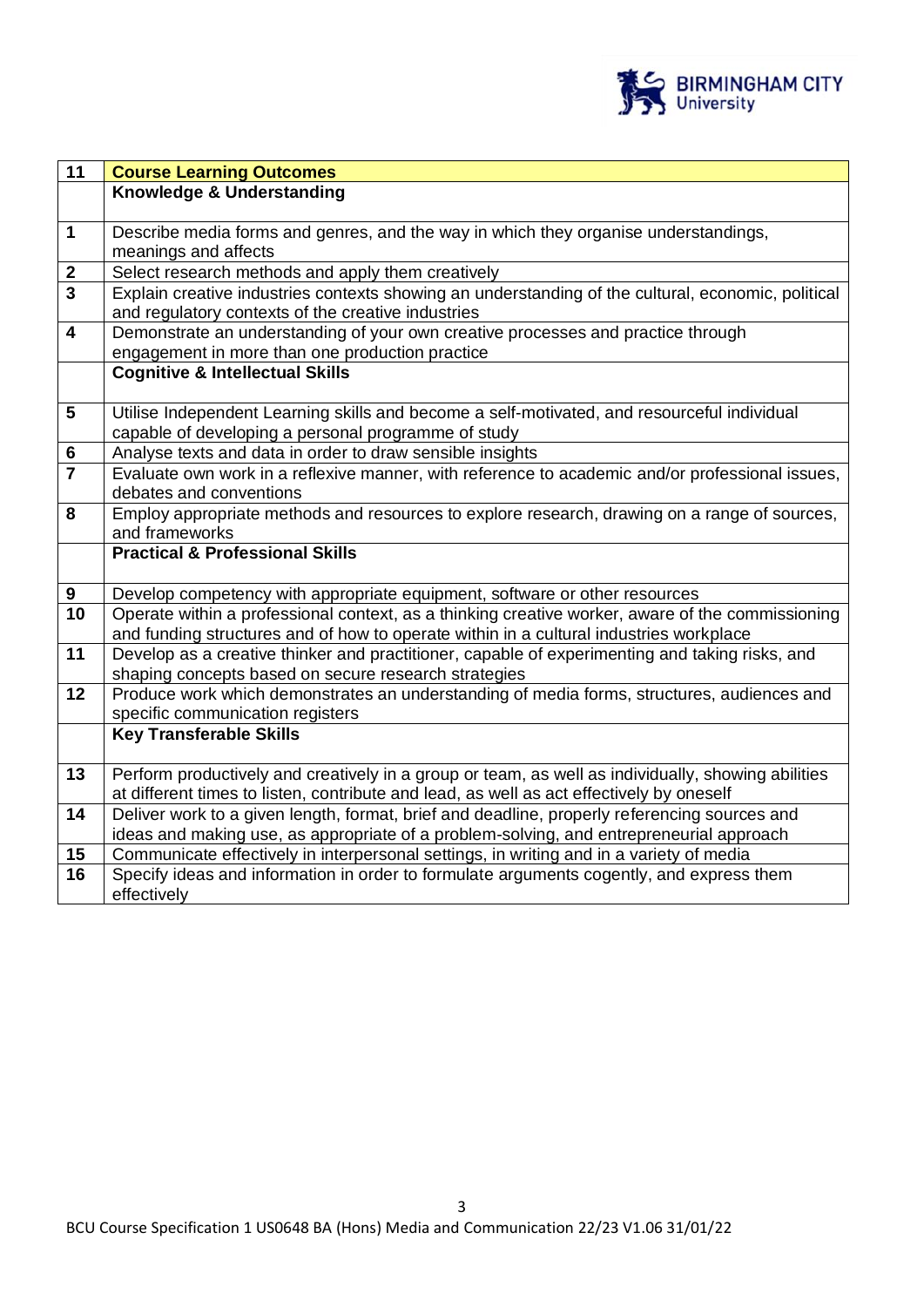

#### **12 Course Requirements**

#### **12a Level 4:**

*In order to complete this course a student must successfully complete all the following CORE modules (totalling 120 credits):*

| <b>Module Code</b> | <b>Module Name</b>                            | <b>Credit Value</b> |
|--------------------|-----------------------------------------------|---------------------|
| <b>MED4119</b>     | Researching the Media and Communication       | 40                  |
| <b>MED4120</b>     | Introduction to Media Contexts and Practice 1 | 20                  |
| <b>MED4121</b>     | Introduction to Media Contexts and Practice 2 | 20                  |
| <b>MED4131</b>     | <b>Professional and Academic Development</b>  | 20                  |
| ADM4002            | <b>Collaborative Project</b>                  | 20                  |

#### **Level 5:**

*In order to complete this course a student must successfully complete all the following CORE modules (totalling 60 credits):*

| <b>Module Code</b> | <b>Module Name</b>                           | <b>Credit Value</b> |
|--------------------|----------------------------------------------|---------------------|
| <b>MED5186</b>     | Research 1                                   | <b>20</b>           |
| <b>MED5146</b>     | <b>Advanced Media Contexts and Practice</b>  | 20                  |
| <b>MED5183</b>     | <b>Professional and Academic Development</b> | 20                  |

*In order to complete this course a student must successfully complete one the following CORE OPTIONAL modules (totalling of 20 credits):*

| <b>Module Code</b> | <b>Module Name</b>                                               | <b>Credit Value</b> |
|--------------------|------------------------------------------------------------------|---------------------|
| ADM5006            | Collaborative Practice 2 (or Live Project, or Work<br>Placement) | 20                  |
| <b>ADM5001</b>     | Live Project (or Collaborative Practice, or Work<br>Placement)   | 20                  |
| <b>ADM5000</b>     | Work Placement (or Collaborative Practice or Live<br>Project)    | 20                  |
|                    |                                                                  |                     |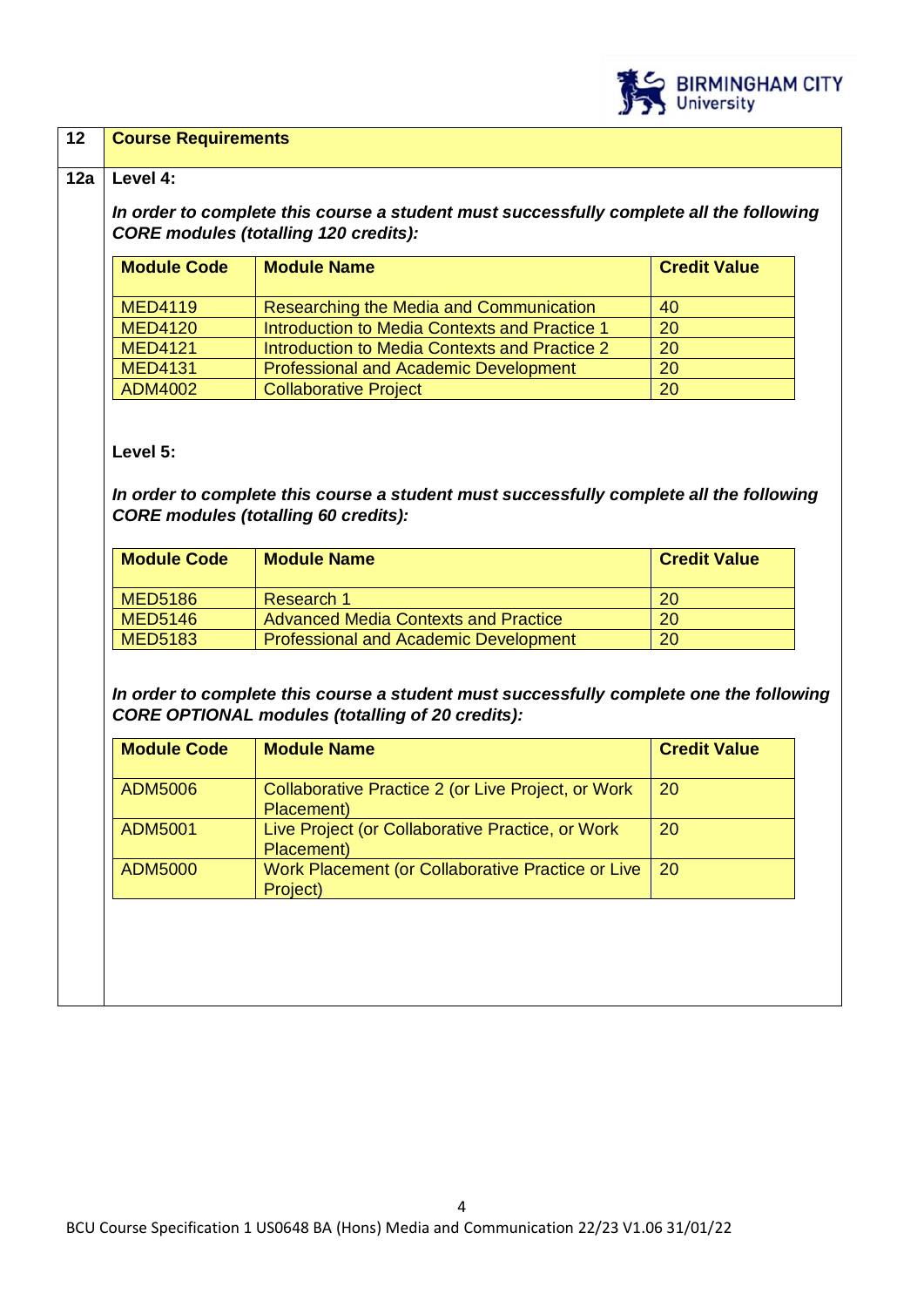

*In order to complete this course a student must successfully complete at least 20 credits from the following indicative list of OPTIONAL modules.* 

## **OPTIONAL MODULES 1**

| <b>Module Code</b> | <b>Module Name</b>                             | <b>Credit Value</b> |
|--------------------|------------------------------------------------|---------------------|
|                    |                                                |                     |
| <b>MED5171</b>     | Gender, Sexuality and the Body                 | 20                  |
| <b>MED5158</b>     | Alternative Lifestyles (Pleasure, Leisure and  | 20                  |
|                    | Taboo)                                         |                     |
| <b>MED5164</b>     | Comedy in the Media and Popular Culture        | 20                  |
| <b>MED5180</b>     | Perspectives on Community and Alternative      | 20                  |
|                    | Media                                          |                     |
| <b>MED5184</b>     | Race, Ethnicity and the Media                  | 20                  |
| <b>MED5176</b>     | <b>Media and Materiality</b>                   | 20                  |
| <b>MED5168</b>     | <b>Fandoms and Subcultures</b>                 | 20                  |
| <b>MED5166</b>     | Communities of Practice: Culture, Heritage and | 20                  |
|                    | Space                                          |                     |
| <b>MED5170</b>     | <b>Film Cultures</b>                           | 20                  |
| <b>MED5177</b>     | Media Censorship and Regulation                | 20                  |
| <b>MED5163</b>     | <b>Celebrity Culture</b>                       | 20                  |

*In order to complete this course a student must successfully complete at least 20 credits from the following indicative list of OPTIONAL modules.*

## **OPTIONAL MODULES 2**

| <b>Module Code</b> | <b>Module Name</b>                          |    |
|--------------------|---------------------------------------------|----|
|                    |                                             |    |
| <b>MED5157</b>     | <b>Advanced Visual Communication</b>        | 20 |
| <b>MED5178</b>     | <b>Music Industry Promotional Practices</b> | 20 |
| <b>MED5165</b>     | <b>Commercial Production for Radio</b>      | 20 |
| <b>MED5185</b>     | Radio Documentary                           | 20 |
| <b>MED5169</b>     | <b>Fashion Photography</b>                  | 20 |
| <b>MED5181</b>     | Photojournalism                             | 20 |
| <b>MED5159</b>     | Bi-Media drama                              | 20 |
| <b>MED5196</b>     | <b>Television Studio</b>                    | 20 |
| <b>MED5161</b>     | Campaigning and Investigative journalism    | 20 |
| <b>MED5179</b>     | Music, Media and Digitalisation             | 20 |
| <b>MED5167</b>     | <b>Digital Content Distribution</b>         | 20 |
| <b>MED5202</b>     | <b>Creating Compelling Content</b>          | 20 |
| <b>MED5217</b>     | <b>Digital Storytelling</b>                 | 20 |
|                    |                                             |    |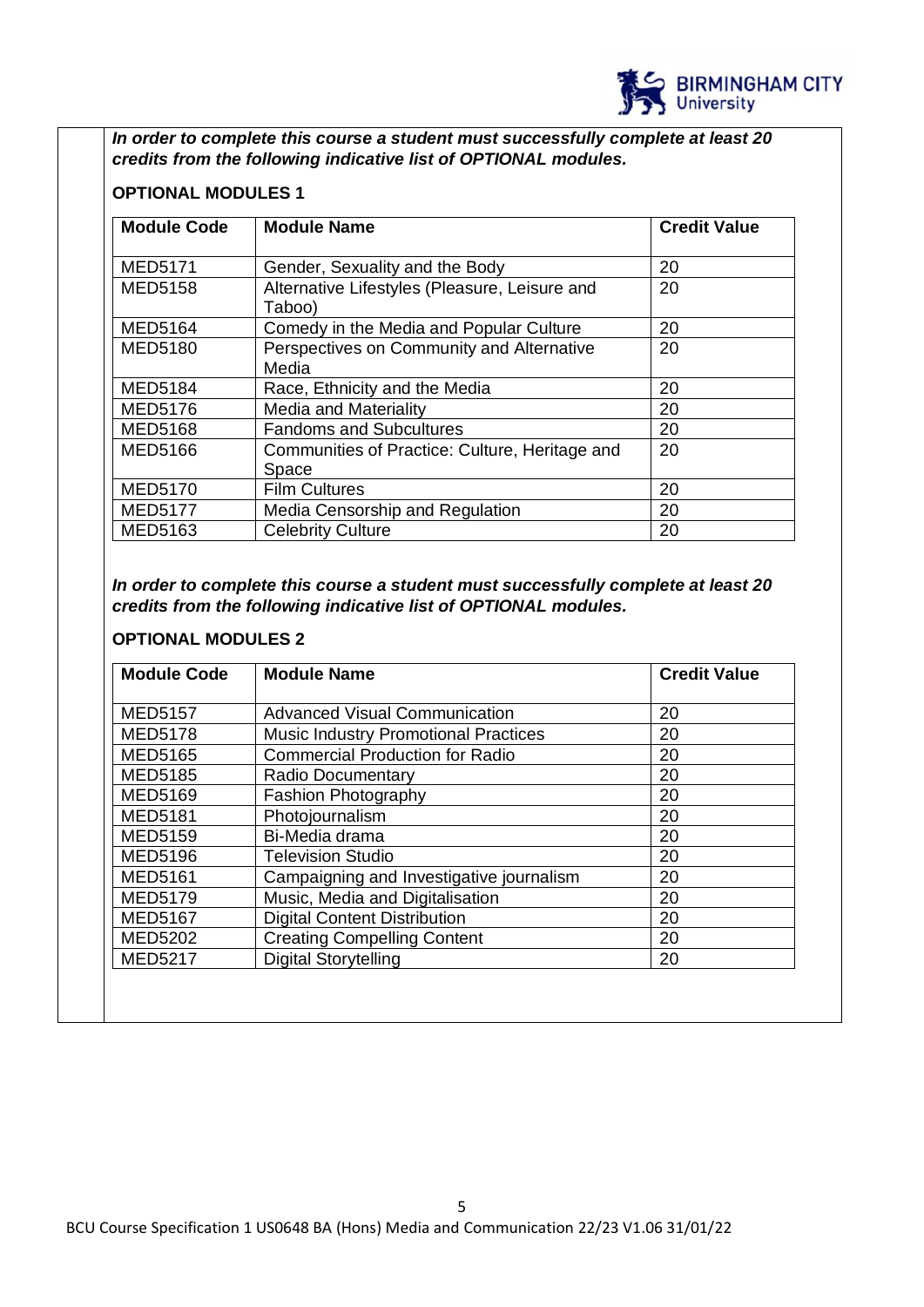

# **Level 6:**

# *In order to complete this course a student must successfully complete all the following CORE modules (totalling 100 credits):*

| <b>Module Code</b> | <b>Module Name</b>                              | <b>Credit Value</b> |
|--------------------|-------------------------------------------------|---------------------|
| <b>MED6188</b>     | <b>Professional Media Contexts and Practice</b> | 20                  |
| <b>MED6176</b>     | <b>Professional and Academic Development</b>    | 20                  |
| <b>MED6172</b>     | <b>Major Project</b>                            | 60                  |

*In order to complete this course a student must successfully complete at least 20 credits from the following indicative list of OPTIONAL modules.* 

| <b>Module Code</b> | <b>Module Name</b>                                             | <b>Credit Value</b> |
|--------------------|----------------------------------------------------------------|---------------------|
| MED6191            | Queer Studies and Popular Dissidence                           | 20                  |
| MED6193            | Sex, Texts and Activism                                        | 20                  |
| MED6192            | Science-Fiction and Fantasy                                    | 20                  |
| MED6196            | Understanding Social Media: practices, cultures<br>and debates | 20                  |
| <b>MED6171</b>     | <b>DIY Music Cultures</b>                                      | 20                  |
| MED6173            | Media and Music Heritage and Archives                          | 20                  |
| <b>MED6164</b>     | Affect, Emotion and the Media                                  | 20                  |
| MED6116            | <b>Promotional Culture</b>                                     | 20                  |
| MED6195            | <b>Transnational Radio Cultures</b>                            | 20                  |
| <b>MED6168</b>     | Cinema and Psychoanalysis                                      | 20                  |
| MED6194            | <b>Technology and Transmedia Storytelling</b>                  | 20                  |
| MED6107            | Creativity in the Media                                        | 20                  |
| MED6174            | Media Activism                                                 | 20                  |
| <b>MED6175</b>     | Media, Crime and Deviance                                      | 20                  |
| MED6190            | <b>Quality Global Television</b>                               | 20                  |
| <b>MED6170</b>     | <b>Digital Public Sphere</b>                                   | 20                  |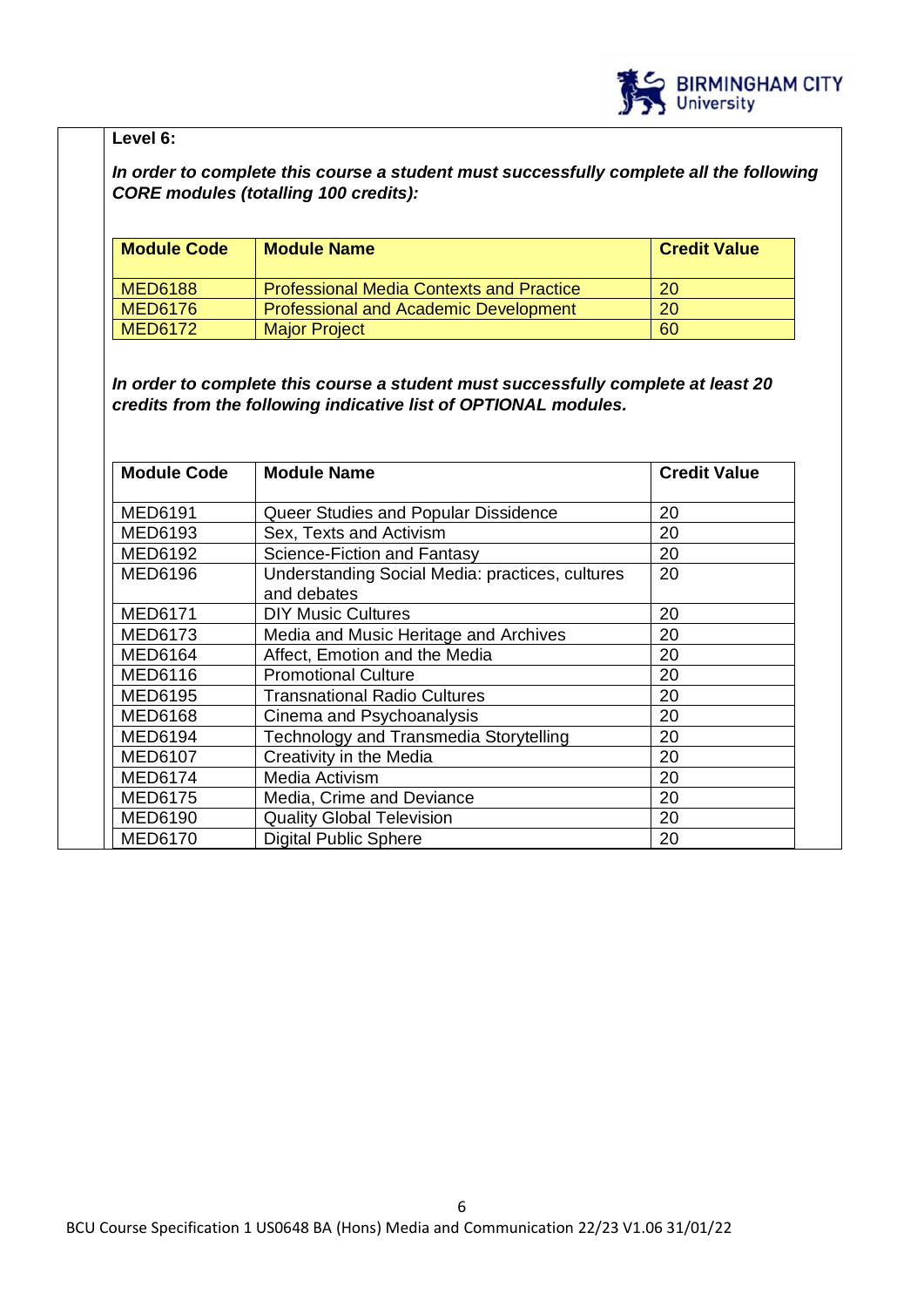

## **12b Structure Diagram**

*Please note list of optional modules is indicative only as modules will only run if selected by 15 or more students. Students' choice will not be guaranteed for optional modules but a fair and transparent process will be adopted and shared with students.*

#### **Level 4**

| <b>SEMESTER ONE</b>                                         | <b>SEMESTER TWO</b>                                |
|-------------------------------------------------------------|----------------------------------------------------|
| Researching the Media and Communication (40 credits - core) |                                                    |
| Introduction to Media Contexts & Practice                   | Introduction to Media Contexts & Practice          |
| Module 1 (20 credits core)                                  | Module 2 (20 credits core)                         |
| <b>Professional &amp; Academic Development (20)</b>         | <b>Collaborative project - Media Festival (20)</b> |
| credits - core)                                             | credits core)                                      |

**Level 5**

| Research 1 (20 credits – core for specialists,<br>options for broad course) | Option 1 (20 credits)                                                                   |
|-----------------------------------------------------------------------------|-----------------------------------------------------------------------------------------|
| <b>Advanced Media Contexts and Practice 1 (20)</b><br>credits               | Option 2 (20 credits)                                                                   |
| <b>Professional &amp; Academic Development (20)</b><br>credits - core)      | Live Project/Collaborative Practice 2<br>/additional work placement (20 credits – core) |

**Level 6**

| <b>Professional Media Contexts and Practice (20)</b> | Professional & Academic Development (20 |
|------------------------------------------------------|-----------------------------------------|
| credits – core)                                      | credits - core)                         |
| <b>Research option (20 credits)</b>                  | Major project (60 credits)              |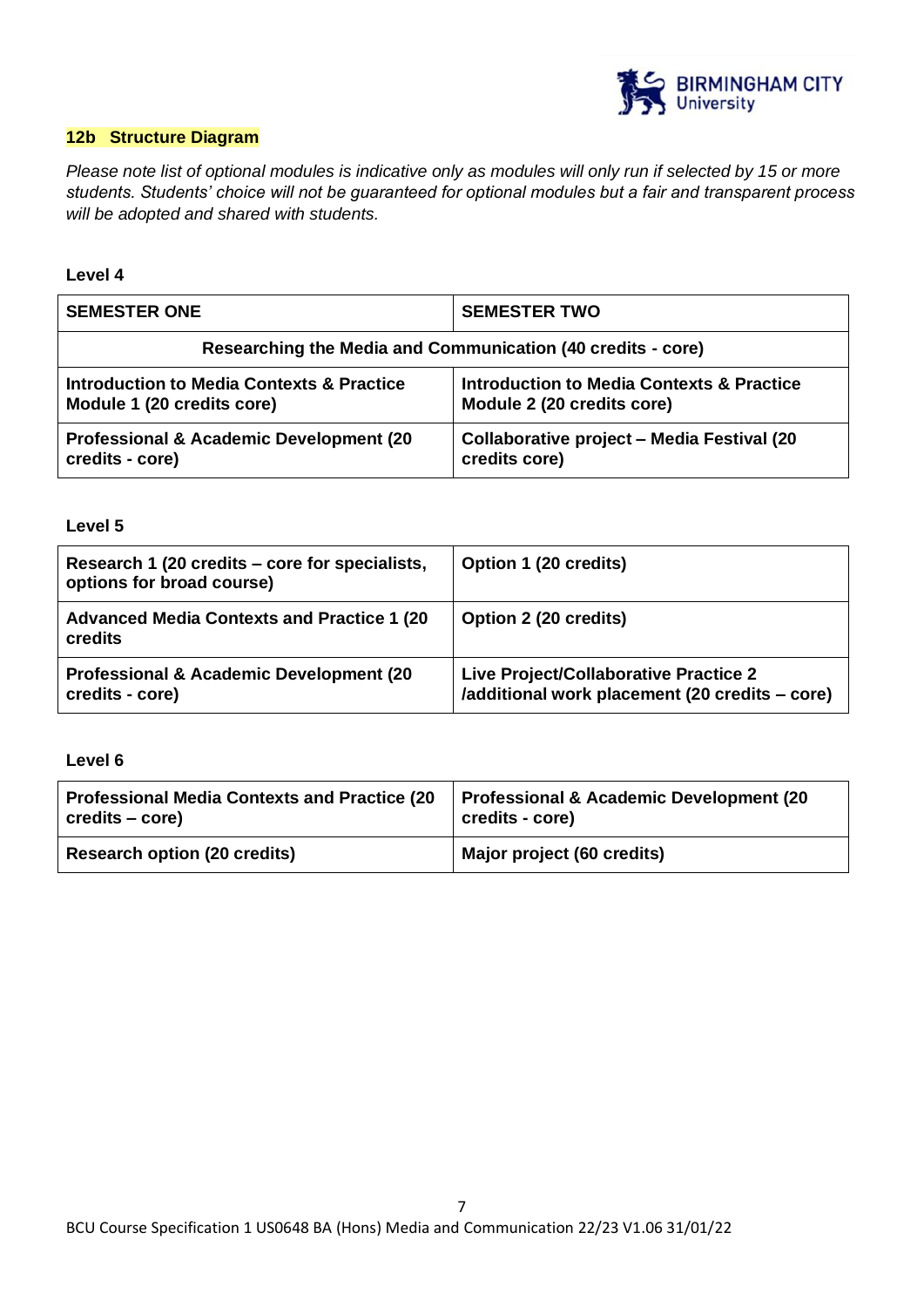

#### **13 Overall Student Workload and Balance of Assessment**

Overall student *workload* consists of class contact hours, independent learning and assessment activity, with each credit taken equating to a total study time of around 10 hours. While actual contact hours may depend on the optional modules selected, the following information gives an indication of how much time students will need to allocate to different activities at each level of the course.

- *Scheduled Learning* includes lectures, practical classes and workshops, contact time specified in timetable
- *Directed Learning* includes placements, work-based learning, external visits, on-line activity, Graduate+, peer learning
- *Private Study* includes preparation for exams

The *balance of assessment* by mode of assessment (e.g. coursework, exam and in-person) depends to some extent on the optional modules chosen by students. The approximate percentage of the course assessed by coursework, exam and in-person is shown below.

#### **Level 4**

#### **Workload**

#### **% time spent in timetabled teaching and learning activity**

| <b>Activity</b>           | <b>Number of Hours</b> |
|---------------------------|------------------------|
| <b>Scheduled Learning</b> | 220                    |
| Directed Learning         | 740                    |
| <b>Private Study</b>      | 240                    |
| <b>Total Hours</b>        | 1200                   |

### **Balance of Assessment**

| <b>Assessment Mode</b> | Percentage |
|------------------------|------------|
| Coursework             | 100%       |
| Exam                   |            |
| In-Person              | ◡          |

#### **Level 5**

#### **Workload**

#### **% time spent in timetabled teaching and learning activity**

| <b>Activity</b>           | <b>Number of Hours</b> |
|---------------------------|------------------------|
| <b>Scheduled Learning</b> | 170                    |
| Directed Learning         | 710                    |
| <b>Private Study</b>      | 320                    |
| <b>Total Hours</b>        | 1200                   |

#### **Balance of Assessment**

| <b>Assessment Mode</b> | Percentage |
|------------------------|------------|
| Coursework             | 100%       |
| Exam                   |            |
| In-Person              |            |